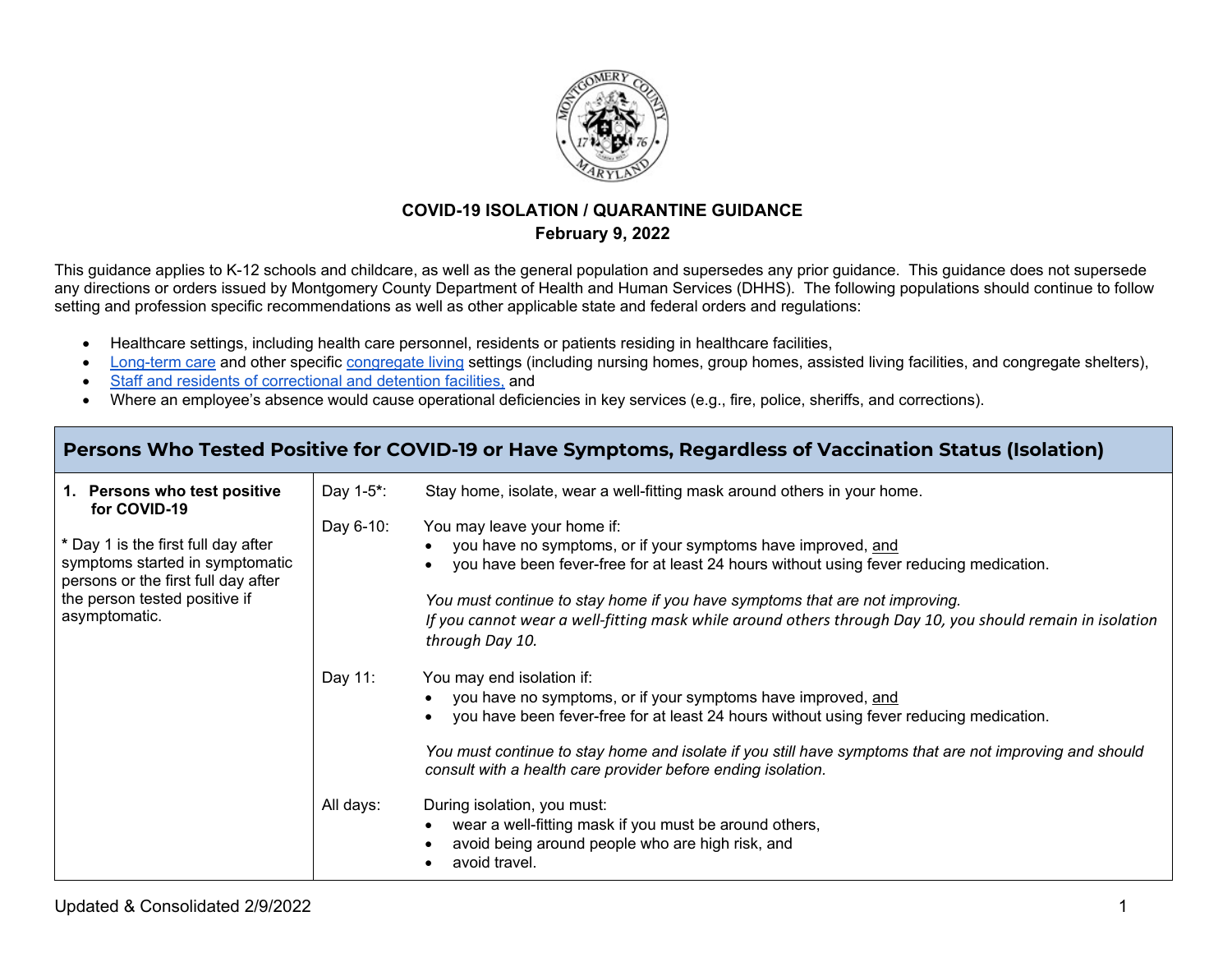| 2. Persons with symptoms<br>(presumed positive) who<br>have: | All days: | Stay home until:<br>your symptoms have improved, and you have been fever-free for at least 24 hours without using fever-<br>reducing medication, or<br>you have a negative PCR test result. |
|--------------------------------------------------------------|-----------|---------------------------------------------------------------------------------------------------------------------------------------------------------------------------------------------|
| Tested negative,                                             |           |                                                                                                                                                                                             |
| Are awaiting test results, or                                |           | During Isolation, you must:                                                                                                                                                                 |
| Unable to test due to test<br>supply or unavailability.      |           | wear a well-fitting mask if you must be around others,<br>avoid being around people who are high risk, and<br>avoid travel.                                                                 |
|                                                              |           | For persistent symptoms, you should consult with a health care provider.                                                                                                                    |

| Persons Who Are Exposed to Someone with COVID-19 and Have No Symptoms (Quarantine)                                          |                      |                                                                                                                                                                                                                                                                                                                                                                                  |  |  |  |
|-----------------------------------------------------------------------------------------------------------------------------|----------------------|----------------------------------------------------------------------------------------------------------------------------------------------------------------------------------------------------------------------------------------------------------------------------------------------------------------------------------------------------------------------------------|--|--|--|
| 1. Persons who are not fully<br>vaccinated or are not                                                                       | Day 1-5**:           | Stay home.                                                                                                                                                                                                                                                                                                                                                                       |  |  |  |
| boosted, despite being<br>eligible<br>** Day 1 is considered the first full<br>day after the date of last close<br>contact. | Day 5-10:<br>Day 11: | Get tested.<br>If your result is negative, or you cannot get a test, you may leave your home on or after day 6 but should<br>still wear a well-fitting mask whenever you are around others.<br>If you are unable to mask around others, you should remain at home.<br>If your result is positive, stay home and follow recommendations for isolation.<br>You may end quarantine. |  |  |  |
|                                                                                                                             | All Days:            | During quarantine you should:<br>wear a well-fitting mask whenever you are around others,<br>monitor for symptoms,<br>avoid being around people who are high risk, and<br>avoid travel.<br>If you develop symptoms, isolate immediately and get tested. Continue to stay home until you know the results. If positive<br>follow recommendations for isolation.                   |  |  |  |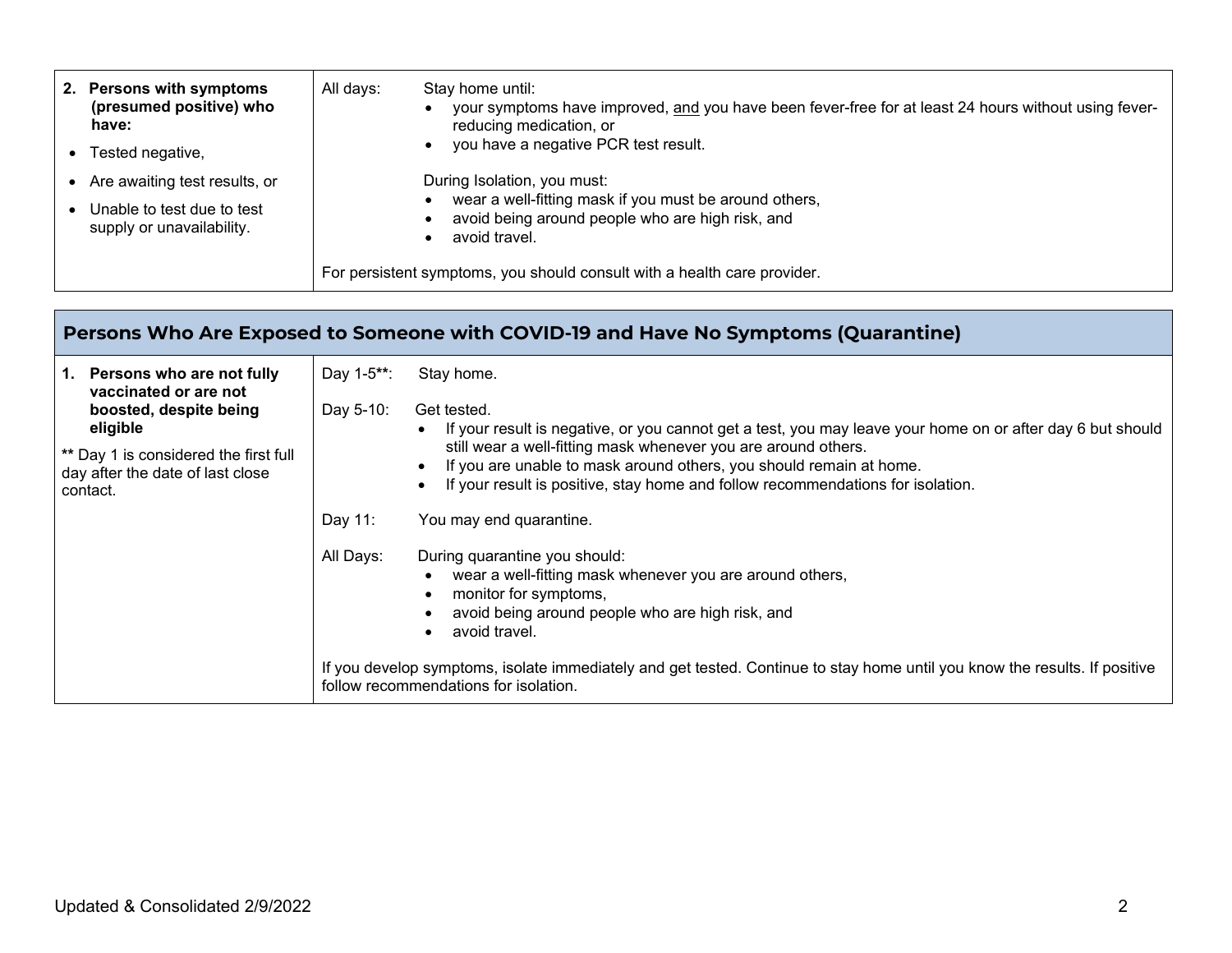# **Persons Who Are Exposed to Someone with COVID-19, But Have No Symptoms And Are Fully Vaccinated/Boosted OR Have Recently Recovered from COVID-19**

| 1. Persons who are fully<br>vaccinated and/or boosted<br>** Day 1 is considered the first full<br>day after the date of last close<br>contact. | YOU DO NOT NEED TO QUARANTINE, BUT:<br>For 10 days**: You should:<br>wear a well-fitting mask whenever you are around others,<br>monitor for symptoms,<br>$\bullet$<br>avoid being around people who are high risk, and<br>avoid travel.<br>Day 5-10:<br>Get tested, if possible.<br>If your result is positive, stay home and follow recommendations for isolation.<br>If you develop symptoms, isolate immediately and get tested. Continue to stay home until you know the results. If positive       |  |
|------------------------------------------------------------------------------------------------------------------------------------------------|----------------------------------------------------------------------------------------------------------------------------------------------------------------------------------------------------------------------------------------------------------------------------------------------------------------------------------------------------------------------------------------------------------------------------------------------------------------------------------------------------------|--|
| 2. Persons with any vaccination<br>status who tested positive for<br>COVID-19 within the last 90<br>days                                       | follow recommendations for isolation.<br>YOU DO NOT NEED TO QUARANTINE, BUT:<br>For 10 days: You should:<br>wear a well-fitting mask whenever you are around others,<br>monitor for symptoms,<br>avoid being around people who are high risk, and<br>avoid travel.<br>If you develop new symptoms after you recovered from the last time you tested positive, isolate immediately and get<br>tested. Continue to stay home until you know the results. If positive follow recommendations for isolation. |  |

# **FREQUENTLY ASKED QUESTIONS**

#### **Do I need to wear a mask during isolation or quarantine?**

During periods of isolation or quarantine, unmasked time should be minimized, and physical distancing and ventilation should be maximized whenever you are around others. You should avoid participating in any unmasked activities with others (including eating and drinking). It is strongly encouraged that everyone wears size appropriate (child or adult size) well-fitting masks, such as KN95 masks.

#### **What does "fully vaccinated and boosted" mean?**

- Persons under 12 years old who have completed the primary series of Pfizer,
- Persons 12 years and older who have completed the primary series of vaccinations and have been boosted,
- Persons 12 years and older who have completed the primary series of Pfizer within the last 5 months,
- Persons 18 years and older who completed the primary series of Moderna within the last 5 months, or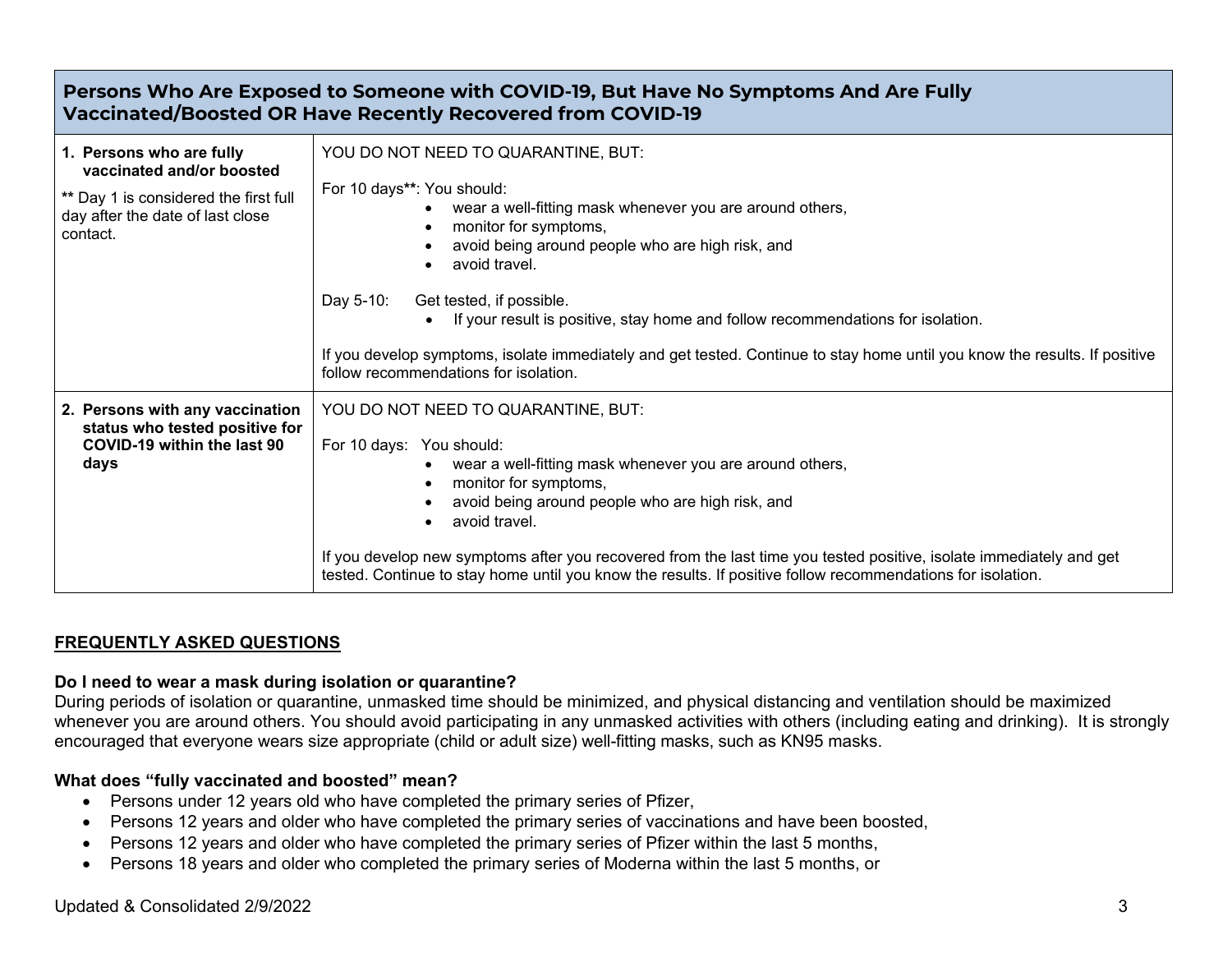- Persons18 years and older who completed the primary series of J&J within the last 2 months.
- Persons with confirmed COVID-19 within the last 90 days

### **What does "high risk" mean?**

Individuals who are more susceptible to complications from COVID. Individuals at high risk for COVID-19 include those 65 and older and people of any age with certain medical conditions. Please see the CDC's [full list of high risk medical conditions.](https://www.cdc.gov/coronavirus/2019-ncov/need-extra-precautions/people-with-medical-conditions.html)

#### **What type of COVID-19 tests should I take?**

There are two diagnostic tests to detect a current viral infection from COVID-19. These include molecular (RT-PCR, sometimes just called PCR) and viral antigen tests. Antibody tests are not recommended to identify a current COVID-19 infection. More information on different types of diagnostic tests can be found on the [CDC website.](https://www.cdc.gov/coronavirus/2019-ncov/symptoms-testing/testing.html) [Self-testing,](https://www.cdc.gov/coronavirus/2019-ncov/testing/self-testing.html) using over the counter or home rapid tests, if positive, maybe used as indication of current infection. If a rapid home test is used, it should be used as directed, including a repeat test, and may need tobe confirmed with a molecular (PCR) test.

#### **What are the symptoms of COVID-19?**

[Symptoms](https://www.cdc.gov/coronavirus/2019-ncov/symptoms-testing/symptoms.html) of COVID-19 include: fever or chills, cough (either new or different than usual), shortness of breath or difficulty breathing, fatigue, muscle or body aches, headache, new loss of taste or smell, sore throat, congestion or runny nose, nausea or vomiting, or diarrhea. Watch for fever, which means feeling feverish or having a measured temperature of 100.4 degrees F or higher. If you take fever-reducing medication such as ibuprofen, wait 6 hours after taking your last dose before taking your temperature.

#### **What is a close contact?**

A close contact of someone with COVID-19 (or suspected of having COVID-19) includes, but is not necessarily limited to, being within 6 feet of infected persons for a cumulative total of 15 minutes or more over a 24-hour period (e.g., three 5-minute exposures for a total of 15 minutes). For more information on close contact, see the revised [CDC guidance on close contact.](https://www.cdc.gov/coronavirus/2019-ncov/php/contact-tracing/contact-tracing-plan/appendix.html#contact)

#### **Can I "test-out" of isolation?**

No. DHHS follows the CDC's current guidance, which is based on a time and symptom-based return from a COVID-19 infection.

### **Are there times when children who have returned to school or childcare after 5 days from quarantine or isolation may remove masks?**

Yes. Masks may be removed only when eating and during naptime. Unmasked time should be minimized and physical distancing and ventilation maximized during these times. People should not be participating in any other activities unmasked. The [CDC recommends](https://www.cdc.gov/coronavirus/2019-ncov/community/schools-childcare/child-care-guidance.html#masking) that Early Care and Education programs should separate children's naptime mats or cribs and place them so that children are head to toe for sleeping with as much distance as possible between mats, ideally at least 6 feet apart. Layer additional strategies, such as improved ventilation, if possible. Masks should not be worn when sleeping, even by children who are within the 5-day period after returning from quarantine or isolation.

#### **Can schools or childcare providers choose to implement the modified quarantine option Test To Stay as outlined in the [Maryland](https://health.maryland.gov/phpa/Documents/K12%20School%20and%20Childcare%20COVID-19%20Guidance_10.27.21.pdf)  Department of Health October 27th [K-12 School and Child Care COVID-19 Guidance?](https://health.maryland.gov/phpa/Documents/K12%20School%20and%20Childcare%20COVID-19%20Guidance_10.27.21.pdf)**

Yes, provided these organizations have the resources and can meet the requirements. Key requirements from the MDH guidance include: both the infected student and exposed student(s) were correctly and consistently wearing well-fitting masks for all exposures; exposed students are tested daily for at least 5 days (or a reasonable alternative such as days 1, 3, 5, and 7) following exposure and remain asymptomatic; the exposed student(s) should continue to wear a mask for at least 10 days following exposure when in school settings; schools should ensure that testing can